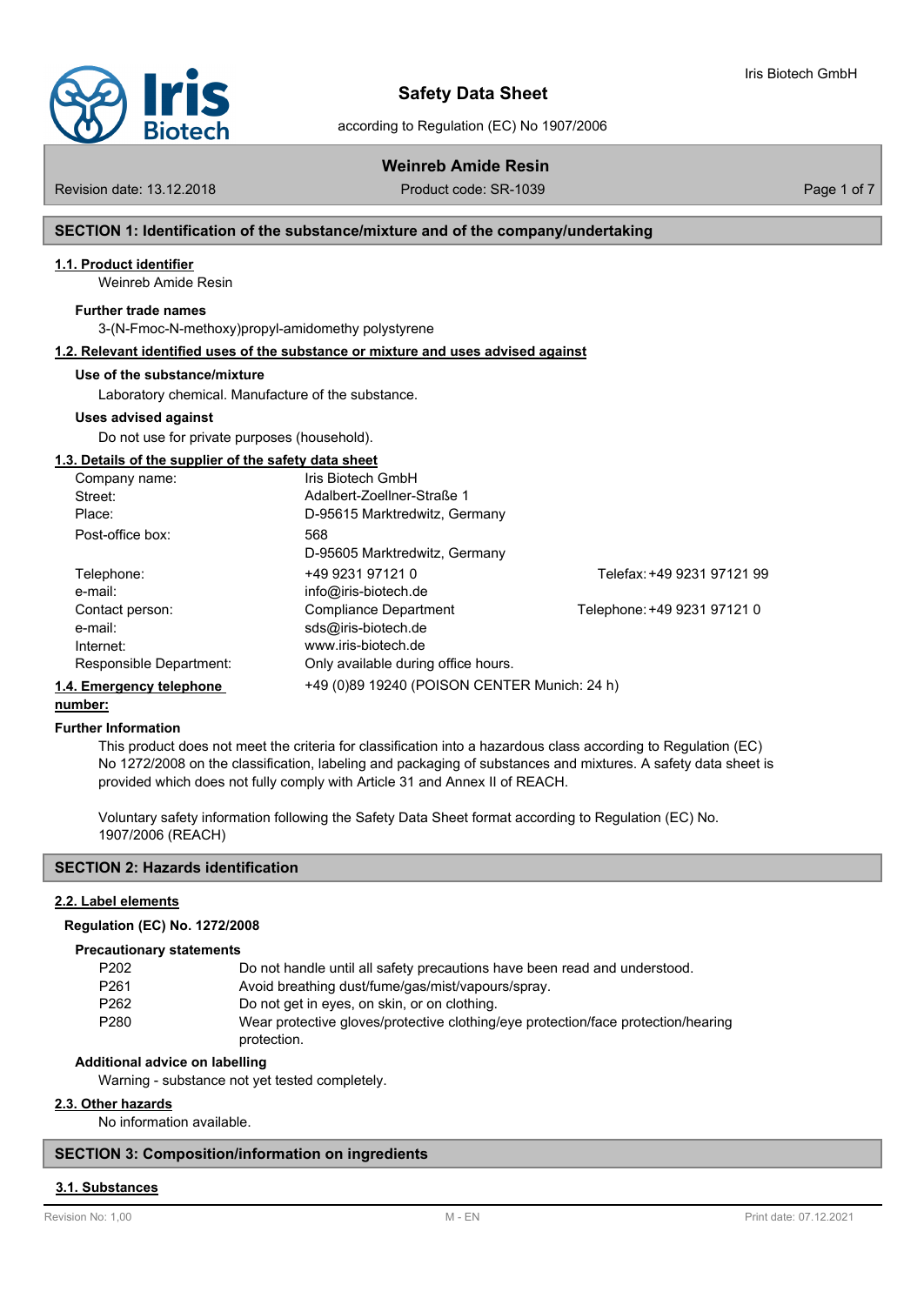

according to Regulation (EC) No 1907/2006

# **Weinreb Amide Resin**

Revision date: 13.12.2018 Product code: SR-1039 Page 2 of 7

# **Chemical characterization**

3-(N-Fmoc-N-methoxy)propyl-amidomethy polystyrene

### **SECTION 4: First aid measures**

#### **4.1. Description of first aid measures**

#### **General information**

In case of accident or unwellness, seek medical advice immediately (show directions for use or safety data sheet if possible).

#### **After inhalation**

Remove casualty to fresh air and keep warm and at rest. In case of irregular breathing or respiratory arrest provide artificial respiration.

In all cases of doubt, or when symptoms persist, seek medical advice.

#### **After contact with skin**

After contact with skin, wash immediately with plenty of water and soap. In all cases of doubt, or when symptoms persist, seek medical advice.

#### **After contact with eyes**

If product gets into the eye, keep eyelid open and rinse immediately with large quantities of water, for at least 5 minutes. Subsequently consult an ophthalmologist.

#### **After ingestion**

Rinse mouth thoroughly with water. Never give anything by mouth to an unconscious person or a person with cramps.

In all cases of doubt, or when symptoms persist, seek medical advice.

## **4.2. Most important symptoms and effects, both acute and delayed**

No information available.

#### **4.3. Indication of any immediate medical attention and special treatment needed**

Treat symptomatically.

### **SECTION 5: Firefighting measures**

#### **5.1. Extinguishing media**

#### **Suitable extinguishing media**

Co-ordinate fire-fighting measures to the fire surroundings. Water spray. alcohol resistant foam. Dry extinguishing powder. Carbon dioxide (CO2). Sand.

#### **Unsuitable extinguishing media**

High power water jet.

## **5.2. Special hazards arising from the substance or mixture**

Non-flammable. Thermal decomposition can lead to the escape of irritating gases and vapours. In case of fire may be liberated: Carbon dioxide (CO2). Carbon monoxide (CO). Nitrogen oxides (NOx).

# **5.3. Advice for firefighters**

Wear a self-contained breathing apparatus and chemical protective clothing. Full protection suit.

#### **Additional information**

Usual measures for fire prevention.

# **SECTION 6: Accidental release measures**

#### **6.1. Personal precautions, protective equipment and emergency procedures**

## **General advice**

Provide adequate ventilation. Avoid breathing dust/fume/gas/mist/vapours/spray.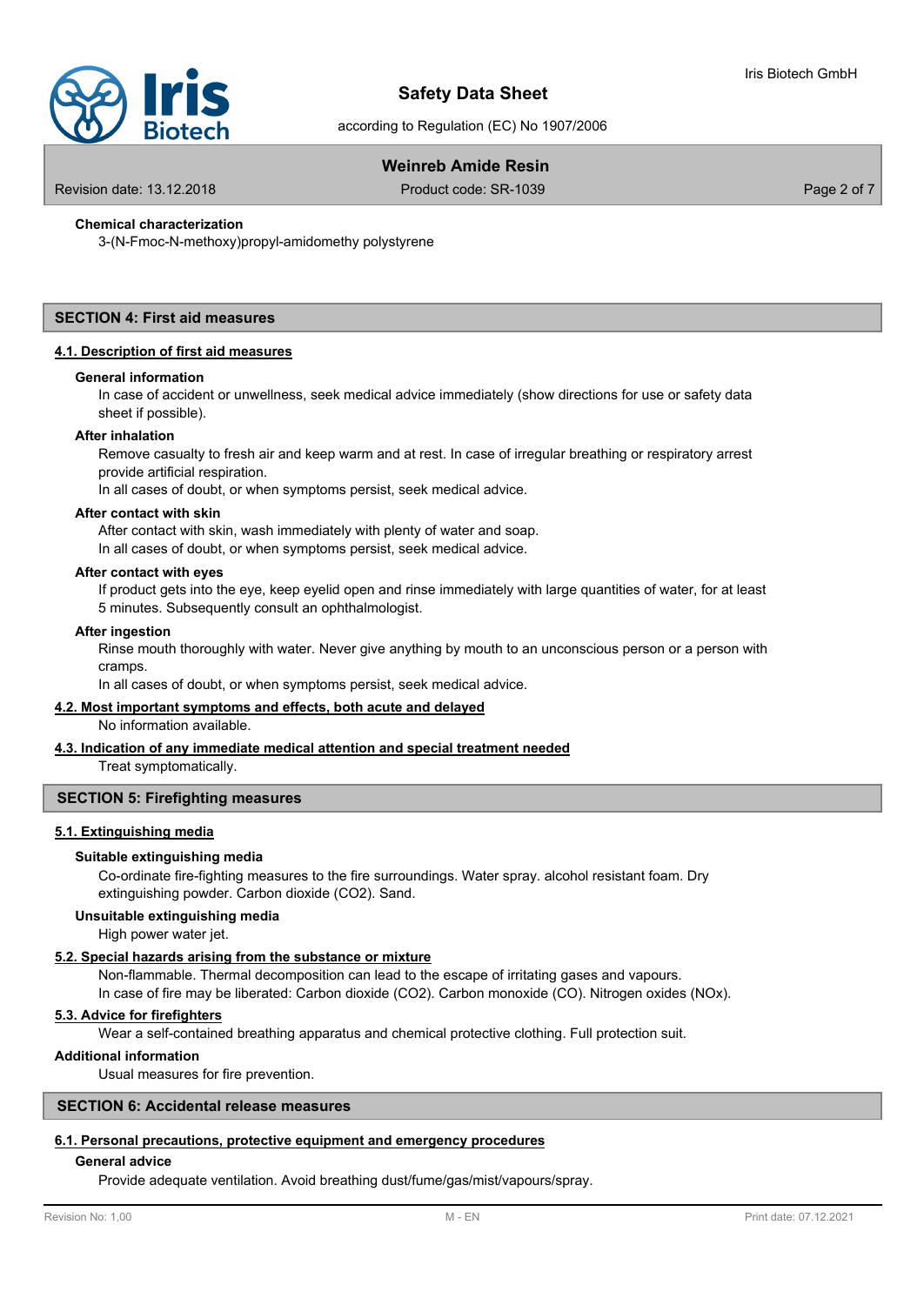

according to Regulation (EC) No 1907/2006

# **Weinreb Amide Resin**

Revision date: 13.12.2018 Product code: SR-1039 Page 3 of 7

Avoid contact with skin, eyes and clothes. Wear personal protection equipment. In case of fire: Evacuate area.

#### **6.2. Environmental precautions**

Do not allow to enter into soil/subsoil. Do not allow to enter into surface water or drains.

#### **6.3. Methods and material for containment and cleaning up**

# **Other information**

Take up mechanically, placing in appropriate containers for disposal. Avoid dust formation. Clear contaminated areas thoroughly.

#### **6.4. Reference to other sections**

Safe handling: see section 7 Personal protection equipment: see section 8 Disposal: see section 13

Treat the recovered material as prescribed in the section on waste disposal.

## **SECTION 7: Handling and storage**

#### **7.1. Precautions for safe handling**

#### **Advice on safe handling**

Provide adequate ventilation. Avoid dust formation. Avoid breathing dust/fume/gas/mist/vapours/spray. Avoid contact with skin, eyes and clothes.

#### **Advice on protection against fire and explosion**

Usual measures for fire prevention.

#### **Advice on general occupational hygiene**

Avoid contact with skin, eyes and clothes. Provide adequate ventilation. When using do not eat, drink or smoke. Wash hands before breaks and after work.

#### **7.2. Conditions for safe storage, including any incompatibilities**

#### **Requirements for storage rooms and vessels**

Keep container tightly closed. Keep container tightly closed in a cool, well-ventilated place. Handle and store contents under inert gas. Protect from moisture. storage temperature: +2°C - +8°C

#### **Hints on joint storage**

No special measures are necessary.

# **7.3. Specific end use(s)**

Apart from the uses mentioned in section 1.2 no other specific uses are stipulated.

## **SECTION 8: Exposure controls/personal protection**

## **8.1. Control parameters**

#### **Additional advice on limit values**

To date, no national critical limit values exist.

#### **8.2. Exposure controls**

#### **Appropriate engineering controls**

The receiver of our product is singularly responsible for adhering to existing laws and regulations.

**Individual protection measures, such as personal protective equipment**

#### **Eye/face protection**

Suitable eye protection: goggles.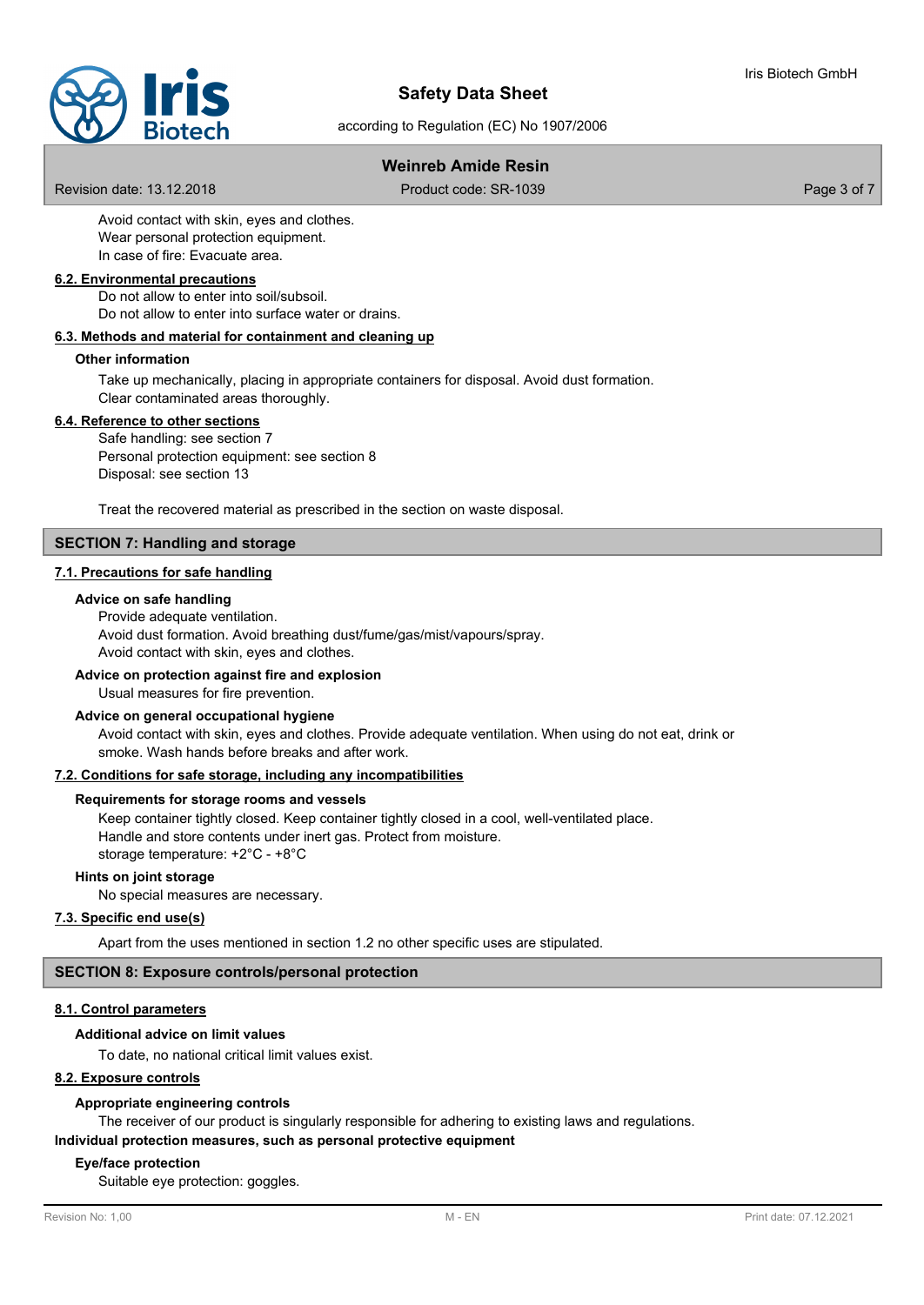

according to Regulation (EC) No 1907/2006

# **Weinreb Amide Resin**

Revision date: 13.12.2018 **Product code: SR-1039** Product code: SR-1039

# **Hand protection**

Wear suitable gloves.

The quality of the protective gloves resistant to chemicals must be chosen as a function of the specific working place concentration and quantity of hazardous substances.

For special purposes, it is recommended to check the resistance to chemicals of the protective gloves mentioned above together with the supplier of these gloves.

## **Skin protection**

Wear suitable protective clothing.

#### **Respiratory protection**

If technical exhaust or ventilation measures are not possible or insufficient, respiratory protection must be worn.

#### **Environmental exposure controls**

Discharge into the environment must be avoided.

## **SECTION 9: Physical and chemical properties**

# **9.1. Information on basic physical and chemical properties**

| <u>. Information on basic physical and chemical properties</u><br>Physical state: | Beads             |                                  |
|-----------------------------------------------------------------------------------|-------------------|----------------------------------|
| Colour:                                                                           | white/yellow      |                                  |
| Odour:                                                                            | No data available |                                  |
| Changes in the physical state                                                     |                   |                                  |
| Melting point/freezing point:                                                     |                   | not determined                   |
| Boiling point or initial boiling point and<br>boiling range:                      |                   | not determined                   |
| Sublimation point:                                                                |                   | not determined                   |
| Softening point:                                                                  |                   | not determined                   |
| Flash point:                                                                      |                   | No data available                |
| <b>Flammability</b><br>Solid/liquid:<br>Gas:                                      |                   | not determined<br>not applicable |
| <b>Explosive properties</b><br>No data available                                  |                   |                                  |
| Lower explosion limits:                                                           |                   | not determined                   |
| Upper explosion limits:                                                           |                   | not determined                   |
| Auto-ignition temperature:                                                        |                   | not determined                   |
| Self-ignition temperature<br>Solid:<br>Gas:                                       |                   | not determined<br>not applicable |
| Decomposition temperature:                                                        |                   | not determined                   |
| pH-Value:                                                                         |                   | not determined                   |
| Water solubility:                                                                 |                   | No data available                |
| Solubility in other solvents<br>not determined                                    |                   |                                  |
| Partition coefficient n-octanol/water:                                            |                   | not determined                   |
| Vapour pressure:                                                                  |                   | not determined                   |
| Density:                                                                          |                   | not determined                   |
| Relative vapour density:                                                          |                   | not determined                   |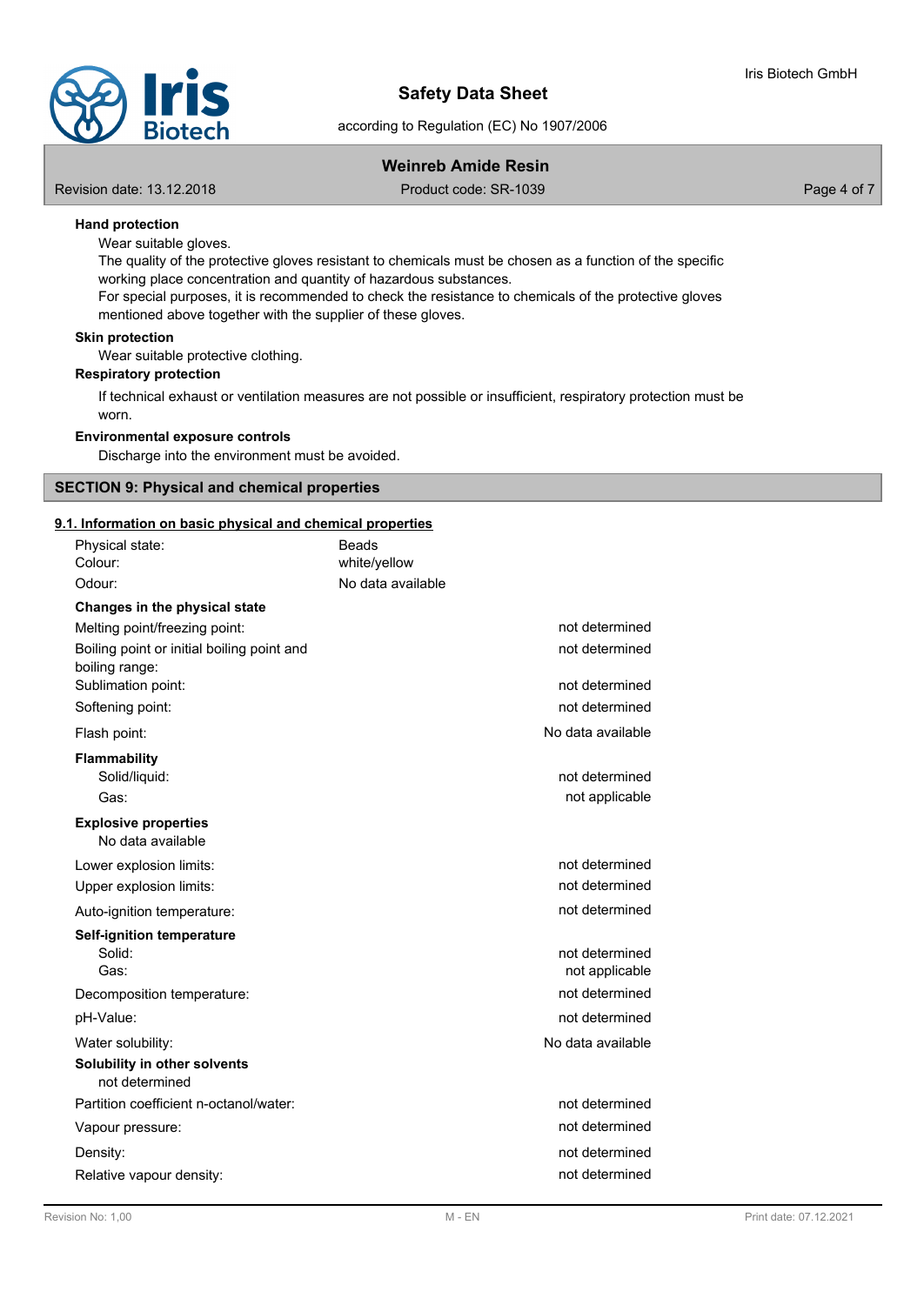

according to Regulation (EC) No 1907/2006

| <b>Weinreb Amide Resin</b>                         |                       |             |
|----------------------------------------------------|-----------------------|-------------|
| Revision date: 13.12.2018                          | Product code: SR-1039 | Page 5 of 7 |
| 9.2. Other information                             |                       |             |
| Information with regard to physical hazard classes |                       |             |
| Sustaining combustion:                             | No data available     |             |
| Oxidizing properties                               |                       |             |
| No data available                                  |                       |             |
| Other safety characteristics                       |                       |             |
| Solvent content:                                   | No data available     |             |
| Solid content:                                     | not determined        |             |
| Evaporation rate:                                  | not determined        |             |
| <b>Further Information</b>                         |                       |             |
| <b>SECTION 10: Stability and reactivity</b>        |                       |             |

## **10.1. Reactivity**

No data available

### **10.2. Chemical stability**

Stable under recommended storage conditions.

#### **10.3. Possibility of hazardous reactions**

No data available

#### **10.4. Conditions to avoid**

Protect from moisture.

Keep away from heat.

# **10.5. Incompatible materials**

Oxidizing agents, strong.

# **10.6. Hazardous decomposition products**

Thermal decomposition can lead to the escape of irritating gases and vapours.

In case of fire may be liberated: Carbon dioxide (CO2). Carbon monoxide (CO). Nitrogen oxides (NOx).

#### **Further information**

In case of fire: See chapter 5.

## **SECTION 11: Toxicological information**

# **11.1. Information on hazard classes as defined in Regulation (EC) No 1272/2008**

# **Toxicocinetics, metabolism and distribution**

No data available

# **Acute toxicity**

Based on available data, the classification criteria are not met.

# **Irritation and corrosivity**

Causes serious eye irritation.

Skin corrosion/irritation: Based on available data, the classification criteria are not met.

**Sensitising effects**

May cause an allergic skin reaction.

#### **Carcinogenic/mutagenic/toxic effects for reproduction**

Based on available data, the classification criteria are not met. IARC: No component of this product present at levels greater than or equal to 0.1% is identified as probable, possible or confirmed human carcinogen by IARC.

# **STOT-single exposure**

Based on available data, the classification criteria are not met.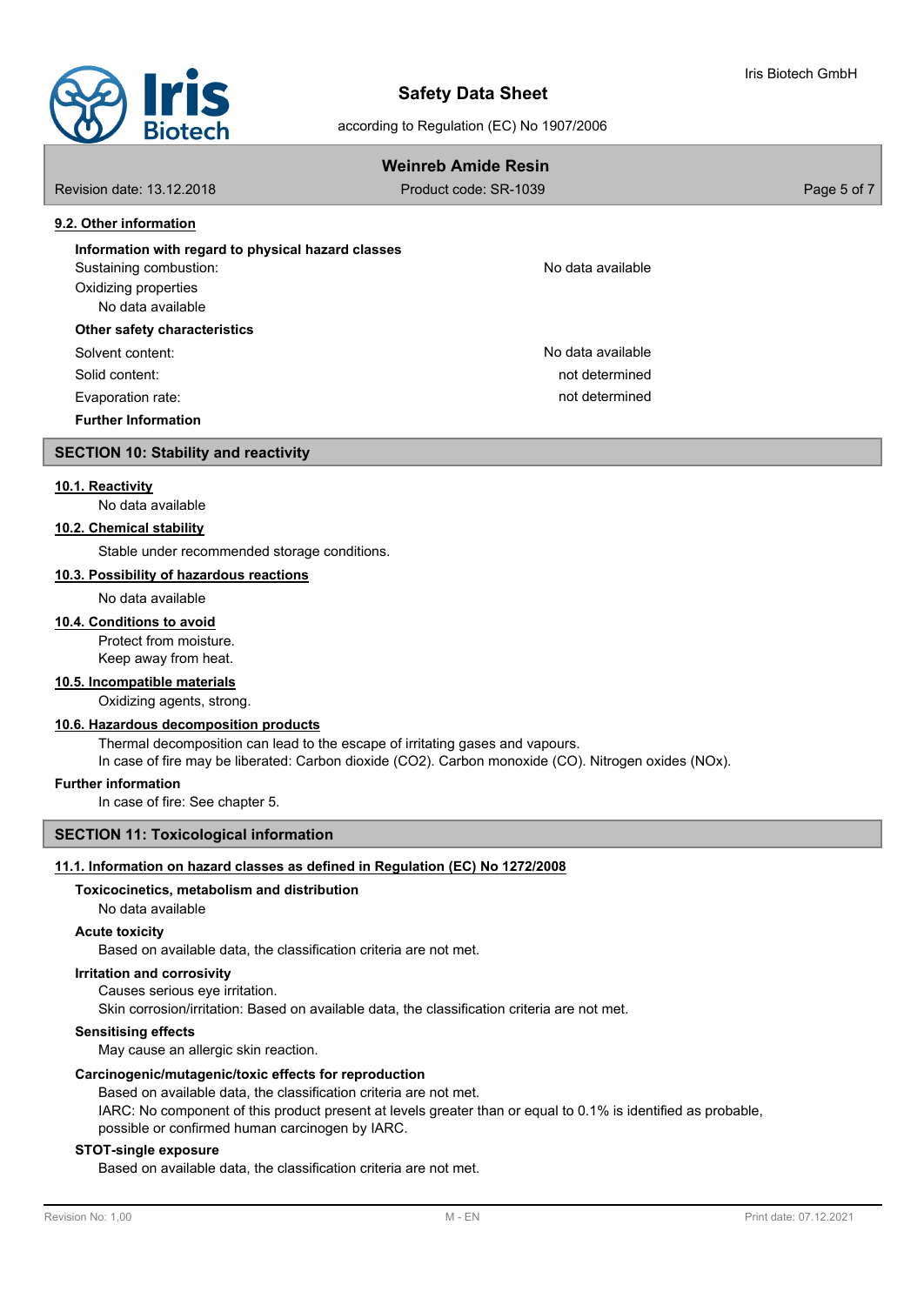

according to Regulation (EC) No 1907/2006

# **Weinreb Amide Resin**

Revision date: 13.12.2018 Product code: SR-1039 Page 6 of 7

# **STOT-repeated exposure**

Based on available data, the classification criteria are not met.

# **Aspiration hazard**

Based on available data, the classification criteria are not met.

### **Specific effects in experiment on an animal**

No data available

No data available **Practical experience**

#### **Further information**

# RTECS: No data available

Caution! To the best of our knowledge the toxicological properties of this material have not been thoroughly investigated.

### **SECTION 12: Ecological information**

## **12.1. Toxicity**

No data available

# **12.2. Persistence and degradability**

No data available

### **12.3. Bioaccumulative potential**

No data available

#### **12.4. Mobility in soil**

No data available

## **12.5. Results of PBT and vPvB assessment**

PBT/vPvB assessment not available as chemical safety assessment not required/not conducted.

#### **12.7. Other adverse effects**

Warning - substance not yet tested completely.

#### **Further information**

Do not allow to enter into surface water or drains. Do not allow to enter into soil/subsoil.

## **SECTION 13: Disposal considerations**

#### **13.1. Waste treatment methods**

### **Disposal recommendations**

Dispose of waste according to applicable legislation. Dispose of waste according to applicable legislation. Consult the appropriate local waste disposal expert about waste disposal. Handle contaminated packages in the same way as the substance itself.

# **Contaminated packaging**

Non-contaminated packages may be recycled. Handle contaminated packages in the same way as the substance itself.

| <b>SECTION 14: Transport information</b> |                                                            |
|------------------------------------------|------------------------------------------------------------|
| Land transport (ADR/RID)                 |                                                            |
| 14.2. UN proper shipping name:           | No dangerous good in sense of these transport regulations. |
| Inland waterways transport (ADN)         |                                                            |
| 14.2. UN proper shipping name:           | No dangerous good in sense of these transport regulations. |
| Marine transport (IMDG)                  |                                                            |
| 14.2. UN proper shipping name:           | No dangerous good in sense of these transport regulations. |